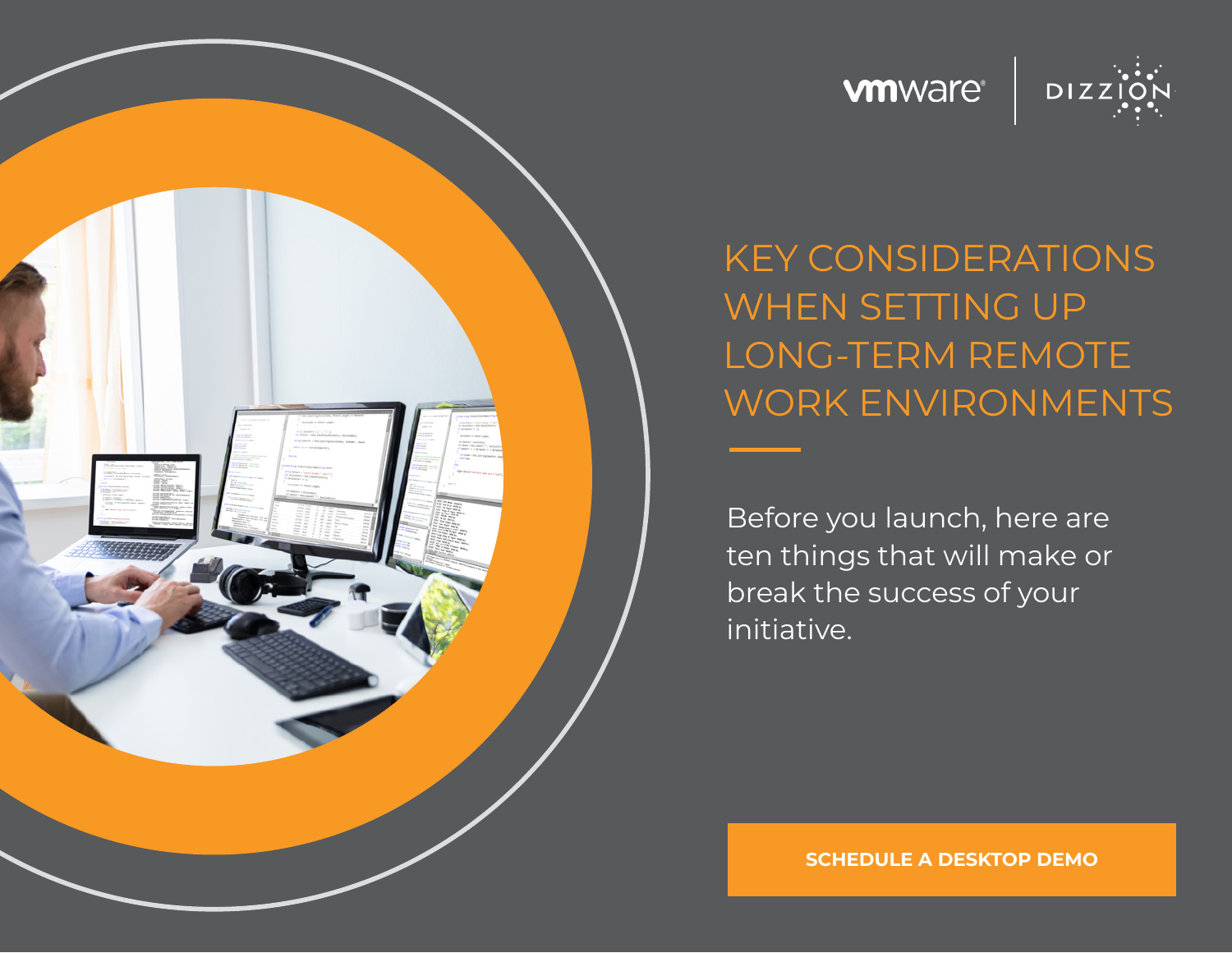**vm**ware



#### **Risk & Opportunity: Remote Work Changes Affect the Entire Team 1**

A recent Green Elephant survey of 100,000 IT end users showed 55% were unhappy with their work computer - the most basic of IT deliverables.

We start with a key reminder. Making changes to your remote work environment affects every end user in your organization.

Big risk. Big opportunity. A positive outcome means better end-user quality of life, net IT promoters. Neutral? No change. 55% IT detractors. Negative outcome? Everyone is a detractor. This *HAS* to work and work well.



#### **Know What You Are Replicating, Group End-Users Wisely 2**

Considering cloud desktops - or like technology - for your long-term remote work foundation? You will need to group end users by types for "golden image" creation. Golden images enable management efficiencies: create / manage / update one, push out to all.

Take care not to oversimplify when grouping. Spending a little extra time and money to ensure WFH works well benefits IT long term.

Develop a comprehensive list of workloads / apps per user as well as access requirements, interaction with sensitive (regulated) data, and other components. Then project the use case from a home office. Test if possible.



Now that you know the needs and workloads of the end-user - and how to segment them appropriately - it is time to figure out what land mines lie in their home offices.

Issuing a mandatory, organization-wide survey for team members will help fill in the blanks with regard to what you are working with and how to properly set expectations.

Questions to ask: network capacity, devices on that network, what computer they will use to perform remote work, regular user of public Internet, and mobile device usage.



#### **Will You Be Able to Stay Compliant with Full / Part-Time Remote Work? 4**

Whether you are regulated by HIPAA, PCI-DSS, GDPR or other controls, it is difficult to stay compliant when end users work remote. Include personal device usage in the mix and the level of difficulty significantly increases.

The good news is that there are technologies out there that help protect employees from themselves, reducing this risk.

Conduct a thorough compliance risk / gap analysis. The results will highlight areas that need the most resource allocation and may identify specific compliance user types that map to compliance-based golden images and additional technology requirements.

#### **STAY COMPLIANT WITH DIZZION CLOUD DESKTOPS**

- **Managed Desktop Compliance Add-on** We handle 90% of controls for you
- **Compliant Cloud Desktops** HIPAA, PCI-DSS, GDPR, SOC 2 Type II
- **zLink BYOD Download** Keep personal devices in full compliance
- **100+ User-Level Desktop Controls** Protect end users from themselves

#### **[SCHEDULE A DEMO](https://www.dizzion.com/request-a-demo/)**

*"...To bring greater business value from IT, you have to take user satisfaction and your users' needs into consideration, first and foremost. It's about trust and being able to meet basic user needs; if your users' basic needs aren't being met, they won't trust you to introduce new, cutting-edge and innovative technology, and they won't use it,"*

Simon Chapleau, CEO - Green Elephant

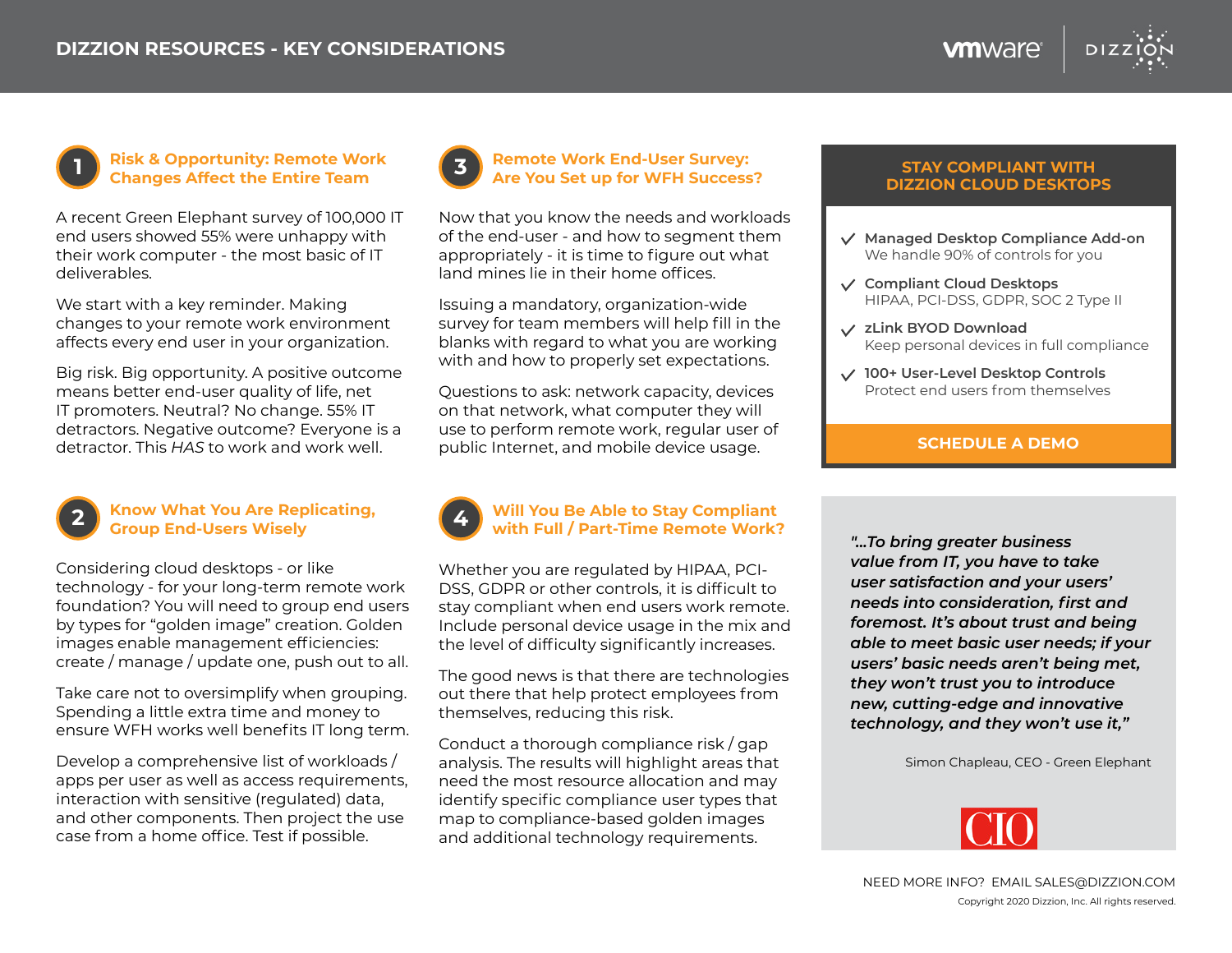**WFH Users Need Secure Access to Corp Data. Will Your VPN Scale?**

One of the most common complaints surrounding remote work is slowdown when accessing corporate data over a secure connection - most often using VPN.

The pandemic stretched VPN's to their limit with entire organizations leveraging the tool at the same time, for extended periods of remote work. Crashes bring entire organizations to a halt.

However you plan on enabling secure access, be sure to pressure test beyond your maximum projected utilization to ensure continuity with unexpected growth and protect against DDoS attacks.



#### **5 Streaming Is King with WFH Users. Have You Worked out the Kinks? 6**

Streaming applications, video and voice while using commodity / DIY virtual desktops can yield inconsistent results. And, with so much of face-to-face, real-time business interaction dependent upon streaming, solving this challenge is critical to success.

The majority of cloud desktops on the market are not built for streaming. Premium cloud desktops offer the integration of GPU's, shared or dedicated, which can help deliver more consistent results. Streaming is another example of test, test and test some more to ensure proper results in an environment as close to your projected scale as possible.

#### **Will Your Media-Intense End-Users Be Properly Resourced from Home? 7**

As with streaming, end users with mediaintense workloads face a challenge when working remote. Creating and collaborating on media-intense workloads requires heavy applications and incredible compute and processing power.

**vm**ware<sup>®</sup>

Commodity cloud desktops grind these applications to a frustrating halt leaving designers, architects, engineers, developers, editors and many others unable to do their jobs.

Consider segmenting out media-intense users as their own user type/s, building golden images unique to their needs.



*"My favorite thing about Dizzion is that it just works. Our implementation was painless. Not having to worry about the technology allows me to focus on our customers."*

### **Leading Smart Home Services Provider Chooses Dizzion**

#### **Rapid Growth Strained Talent Pool, Security**

- Needed to fill agent positions, slow on-boarding
- Tighten security with partner integration
- Keep customers happy, capitalize on momentum

#### **Dizzion DaaS Complete (1,800 Desktops)**

- Reduced BPO on-boarding time by 224%
- Scalability: rapid expansion stages (2X and 5X)
- Exceeded security and performance expectations

**[READ THE SUCCESS STORY](https://www.dizzion.com/wp-content/uploads/2020/12/dizzion-managed-daas-case-study-vivint.pdf)**



Copyright 2020 Dizzion, Inc. All rights reserved. NEED MORE INFO? EMAIL [SALES@DIZZION.COM](mailto:SALES%40DIZZION.COM?subject=)

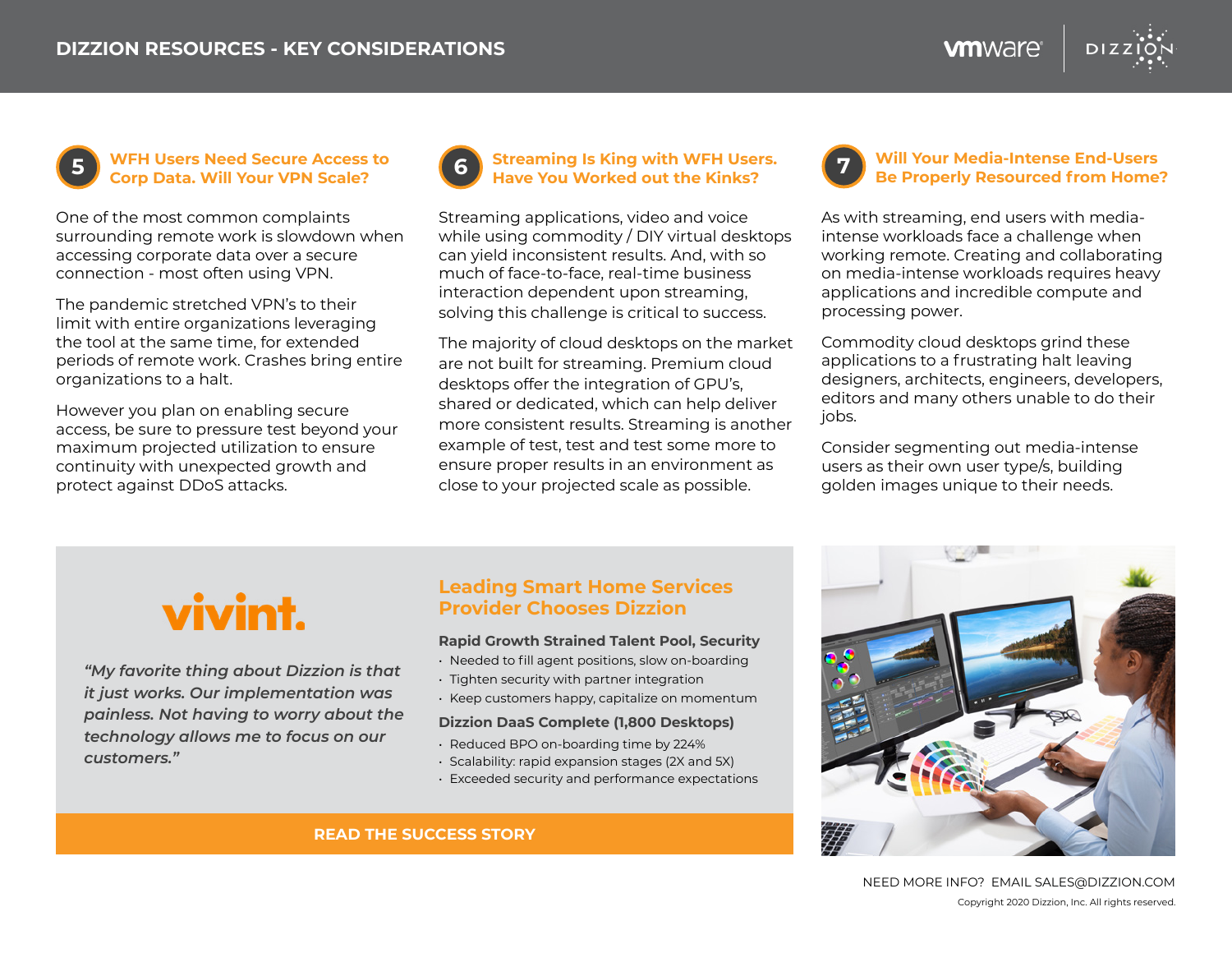

**8 What Accountability Tools Have You** (9) How Will Technology Help Sustain **Browled Beople-Managers Provided People-Managers?**

Prior to 2020, the idea of remote work had many detractors. The lack of transparency into employee behavior and productivity was a top concern.

This lack of employee trust still exists even though large-scale WFH has widely been shown as successful throughout the pandemic. Address your WFH management detractors by providing a strong tool set that gives them the insights they need to manage with confidence.

Certain cloud desktops can limit employee activity while logged in as well as provide usage reporting.



## **How Will Technology Help Sustain**<br>**Morale and Culture with WFH?**

Be sure to include human resources when selecting your key project stakeholders. Remote work threatens work culture and employee morale. Fortunately, there are numerous applications on the market that can be combined to connect teams and motivate personnel.

Application choices can also negatively affect employee morale, such as heavy collaboration applications that slow down or crash virtual / cloud desktops while in use.

Working together with HR, you can ensure the remote work environment can deliver the applications employees need to connect.



#### **Start with the End in Mind and Build for the Worst-Case Scenario.**

Map the evolution of your remote work initiative to the three-year strategic growth plan to make sure you build with scale in mind. Cloud-delivered desktops offer increased agility and elasticity that can be extremely useful during periods of unexpected change.

If 2020 has taught us anything, it is to plan for the worst-case scenario. Events beyond our control can dramatically affect how we conduct business and go about our daily lives. Build a remote work environment that is highly resilient, BCDR-ready and flexible capable of integrating with a wide-range of environments with ease.



#### **About Dizzion**

Dizzion, Inc. is a leading provider of high-performance managed Desktop as a Service (DaaS) to the global remote workforce. Founded in 2011, Dizzion's proven end-user cloud platform enables maximum work from home success while protecting business process outsourcers (BPO), enterprise contact centers, healthcare, financial services, and insurance companies with real HIPAA, PCI-DSS and SOC 2 Type II compliance. Customers further digital transformation with AnyCloud global delivery, seamless hybrid IT integration, zLink secure endpoints, and COSMOS orchestration and analytics. Visit dizzion.com for more information.

Dizzion | Work from Home. Business as Usual.